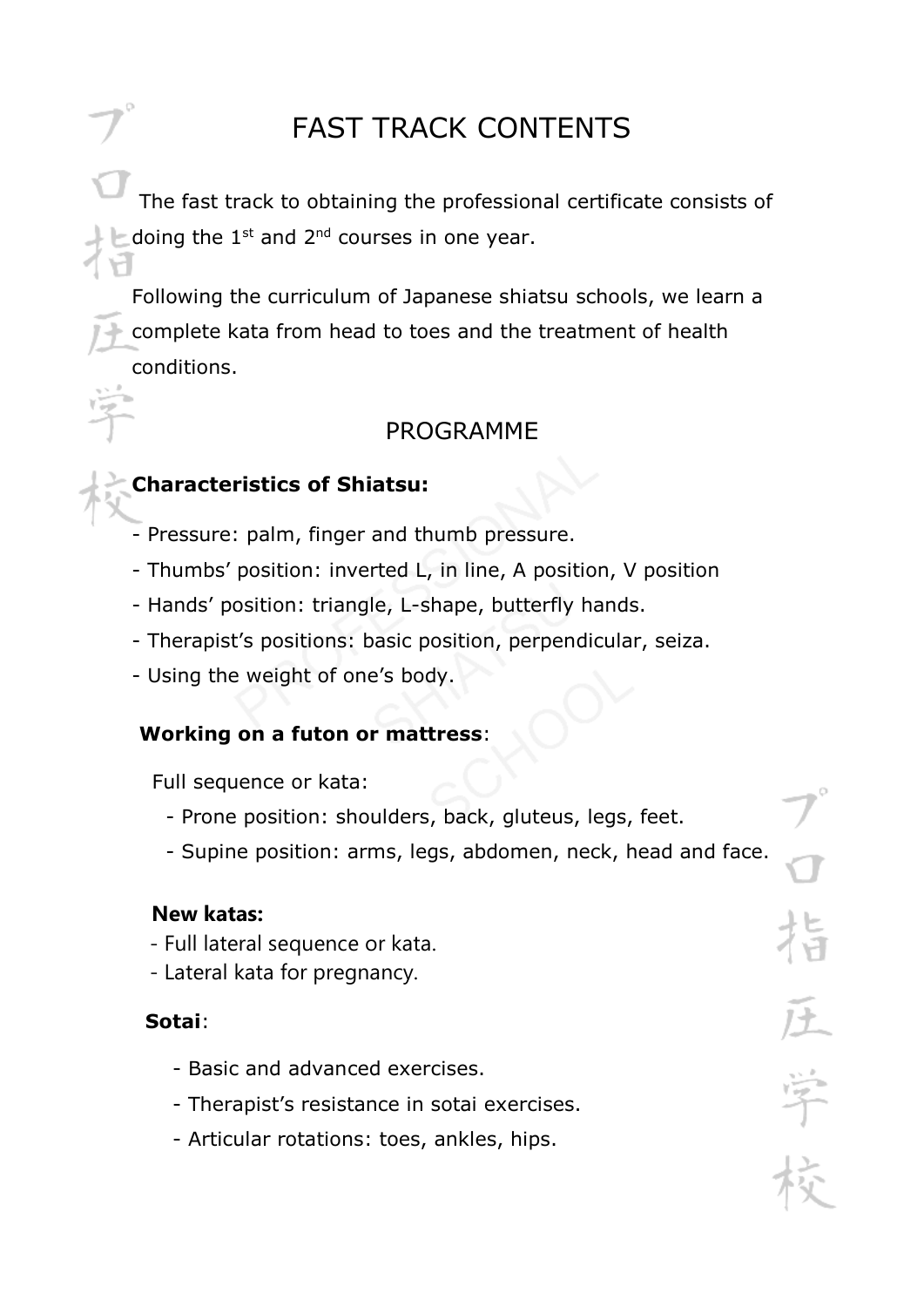# **Body analysis:**

- Observing muscular, skeletal or postural imbalance in the body.
- How to feel kyo 虚 (deficiency) and jitsu 実(excess).
- How to adapt our pressure to find balance in the muscular and nervous systems.

### **Treatments:**

Treatment protocol.

 Client consultation/health history. Structured, step-by-step treatments with shiatsu and sotai for musculoskeletal problems, pregnancy and digestive problems, etc.

Case studies: how to write case studies and prepare the professional portfolio.

We know that our students' shiatsu is very relaxing and safe. That is why after three months students can give shiatsu in our student clinics and at volunteering events. Students need to do a minimum of 20 hours of supervised practice for the fast track programme.

# **Anatomy and physiology**.

Delivered by City Lit

# **Traditional Chinese Medicine**:

- The five elements.
- Functions of organs according to TCM.
- Working on meridians.

学长